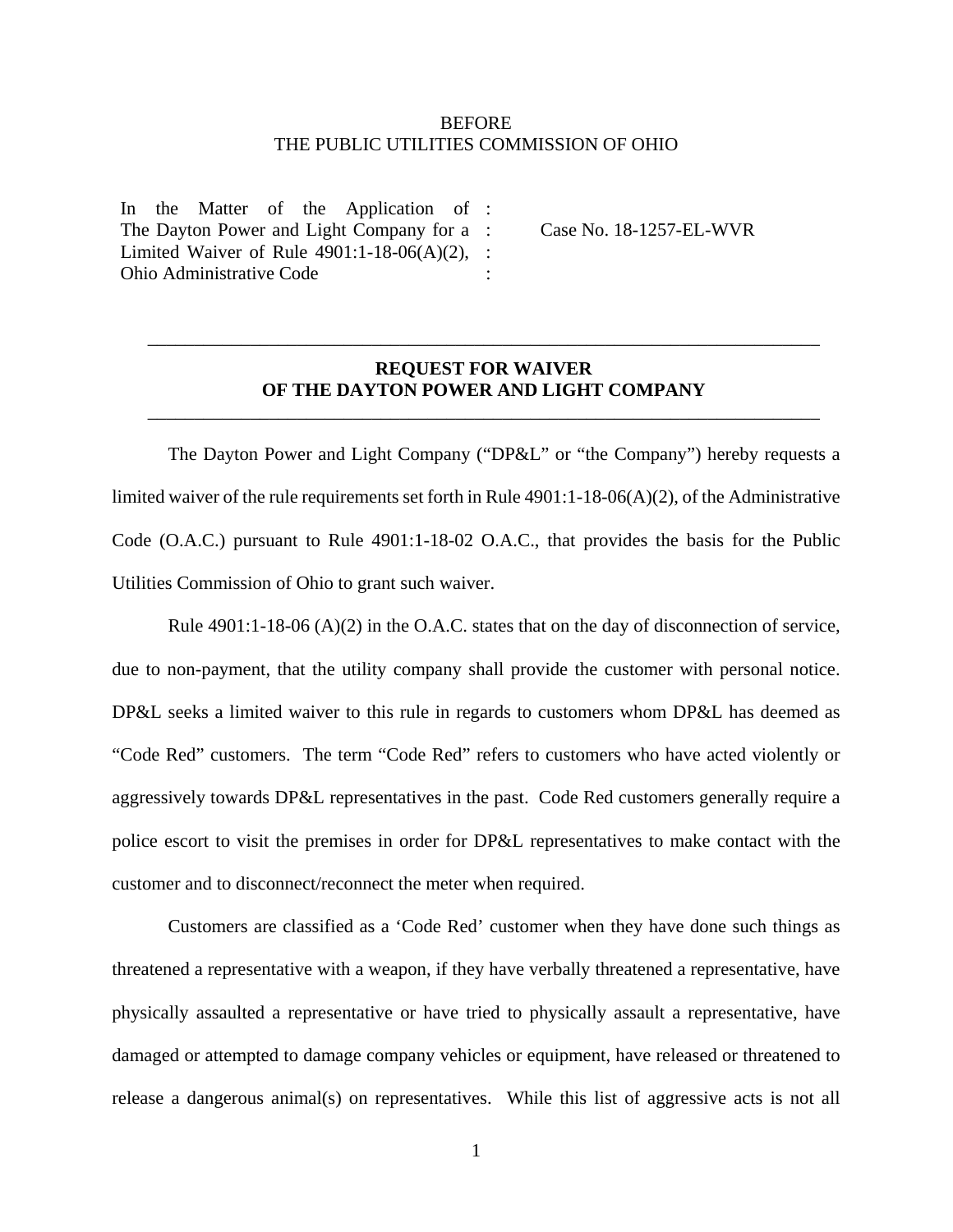inclusive of Code Red customer scenarios, it does demonstrate the potential danger/harm DP&L representatives face at times with certain customers. Requiring a police escort to visit these customers, sometimes on a monthly basis, is a poor use of time for the police force and adds wasted time for DP&L representatives whose job is to perform service work at the address. Further, threatening and inappropriate behavior by such customers should obviously not be rewarded.

More importantly, safety is a top priority for DP&L and sending representatives into known hostile locations is a serious concern for the Company. Even with police escorts, representatives are not guaranteed safety while they are at the customer's property. In order to avoid potential incidents in the future, DP&L seeks a limited waiver for only those customers labeled as "Code Red" from the day of disconnect personal contact.

DP&L is planning on installing meters capable of remotely disconnecting and reconnecting service. These meters would allow for the customers to be disconnected without putting DP&L representatives at danger or at risk for a potential life threatening situation. These meters would only be installed on premises of customers who have been coded in the system as "Code Red" customers. The meters could be read and disconnected remotely ensuring DP&L representative safety.

Currently, DP&L has approximately 50 active customer accounts that are coded as Code Red customers which require either special handling or a police escort to disconnect or reconnect service. DP&L would install the meters on these customer premises and any new Code Red customers to help ensure safety. DP&L would continue to contact customers prior to disconnection through its normal course of communications. While the customer would not receive the personal notice of disconnection, the customer would gain a faster restoration time because the meters can also be remotely reconnected. Once the customer has paid their delinquent amount to be reconnected, DP&L would release an order for their reconnection. DP&L would not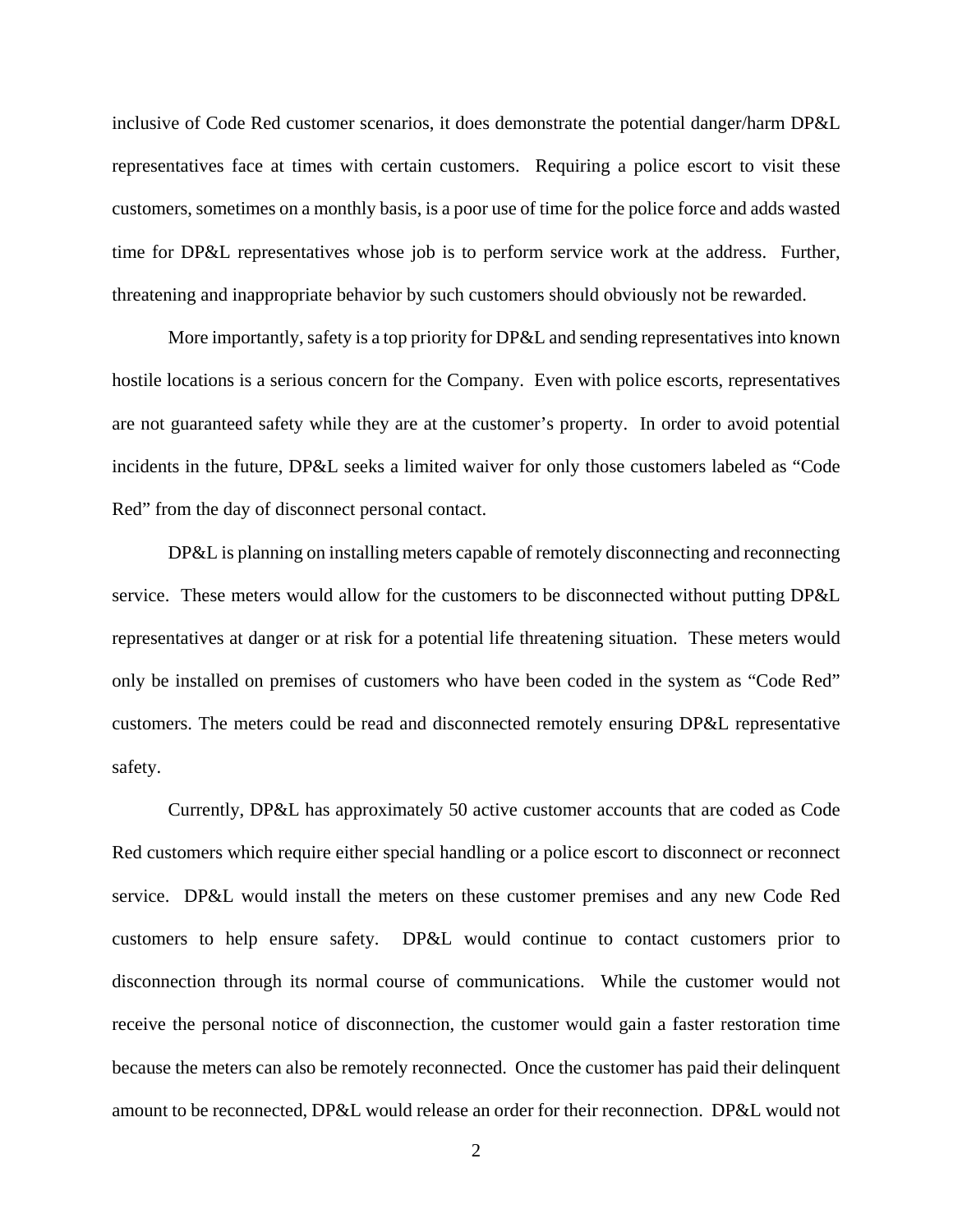need to go to the customer's property to reconnect the service or wait on arranging a police escort to return to the customer's property in order to reestablish the customer's service.

Customers labeled as Code Red continue to be eligible for all of DP&L's assistance programs to help them avoid disconnection, such as payment arrangement plans, budget bill payment plans, PIPP Plus (when eligible), medical certificates, and use of the Winter Reconnect Plan. These programs help customers to avoid disconnection when they struggle in paying their bills. DP&L would send a letter to the customers prior to implementing this program to let them know that they will no longer receive a visit prior to any future disconnections.

DP&L will work with Staff on the communications sent to Code Red customers prior to implementing the waiver. DP&L will submit the proposed notice to the Director of Service Monitoring and Enforcement Department (SMED) or the director's designee, for approval, at least 30 days before the program is initiated. Amendments to the notice will also be submitted to Staff for Staff's approval at least 30 days before it is sent to any customer.

DP&L will maintain and retain on file any and all documentation, which supports a customer being designated as Code Red for as long as the customer account is active. For all accounts not already designated Code Red at the time of this filing, the permanent account note will include, at a minimum, the date of the threat or other aggressive action, the name of the person behaving aggressively or threatening, and the type of threat made, and the date the note was added to the account notes. The Company will make best efforts to provide the aforementioned information in the permanent account notes for all accounts labeled as Code Red prior to the filing of this Application.

DP&L will provide the Director of SMED, or the director's designee, an annual report of the customers designated Code Red. The annual report will include the number of Code Red customers within DP&L's service territory, the number of designated Code Red customers that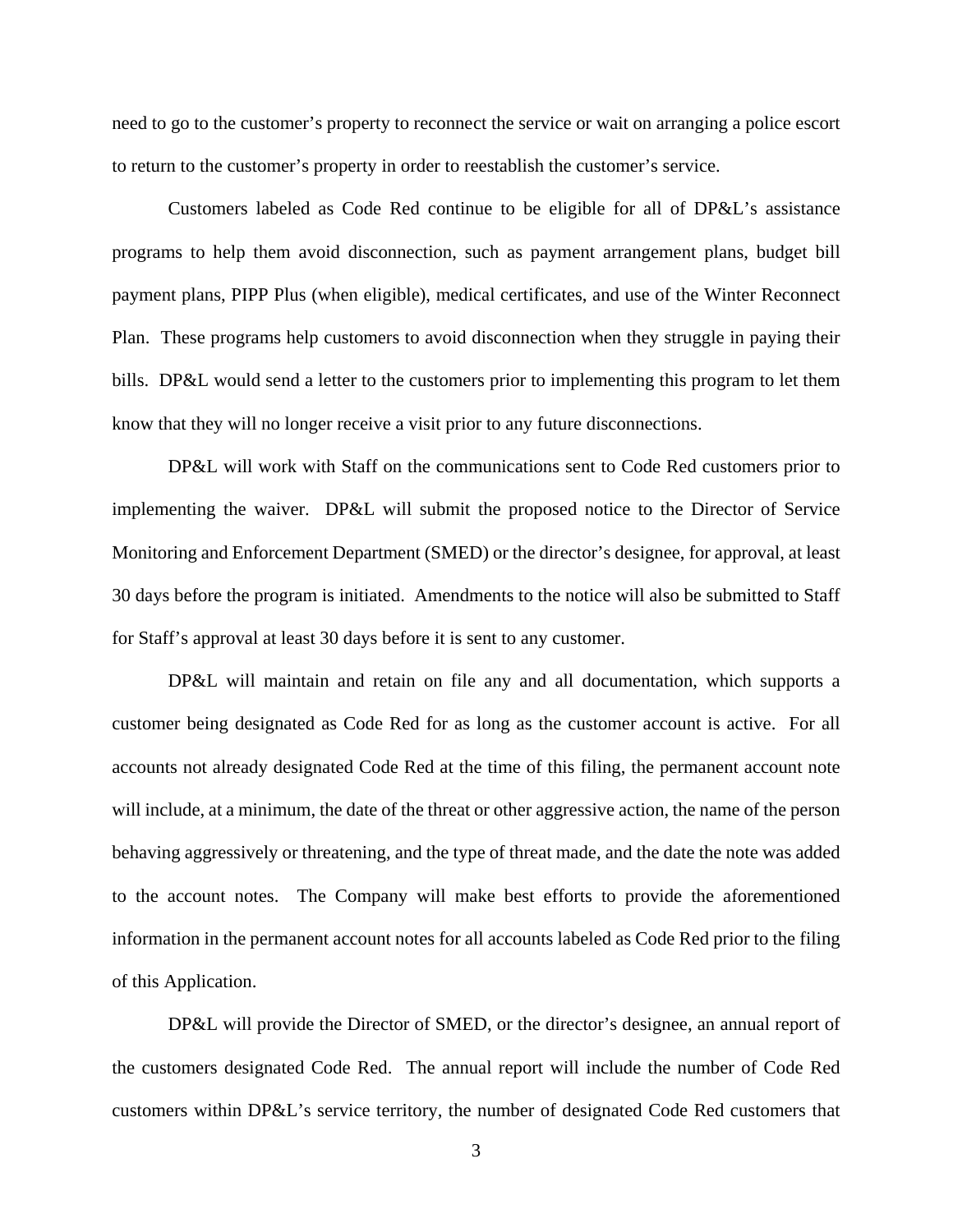have a meter capable of remotely disconnecting and reconnecting service as well as the type of meter installed, and the number of complaints received, either directly by the Company or via the Commission, related to classification as a Code Red status.

DP&L will investigate a customer's claim that the occupants of the household or premises have changed or that the Code Red designation is in error and DP&L will take appropriate action as the Company deems necessary.

For meter installation, DP&L will work with the police to install the new meters at the customer's premise to ensure safety for its representatives.

This waiver will only apply to customers who have threatened the safety of a DP&L representative or have already attacked a representative. New customers who move into locations where a Code Red customer has resided will not be subject to this waiver. On that basis, the Company respectfully requests a waiver of Rule 4901:1-18-06 (A)(2).

Respectfully submitted,

*/s/ Michael J. Schuler\_\_\_\_\_\_\_\_\_\_\_\_\_\_* 

Michael J. Schuler (0082390) The Dayton Power and Light Company 1065 Woodman Drive Dayton, OH 45432 Telephone: (937) 259-7358 Facsimile: (937) 259-7178 Email: michael.schuler@aes.com Counsel for The Dayton Power & Light Company